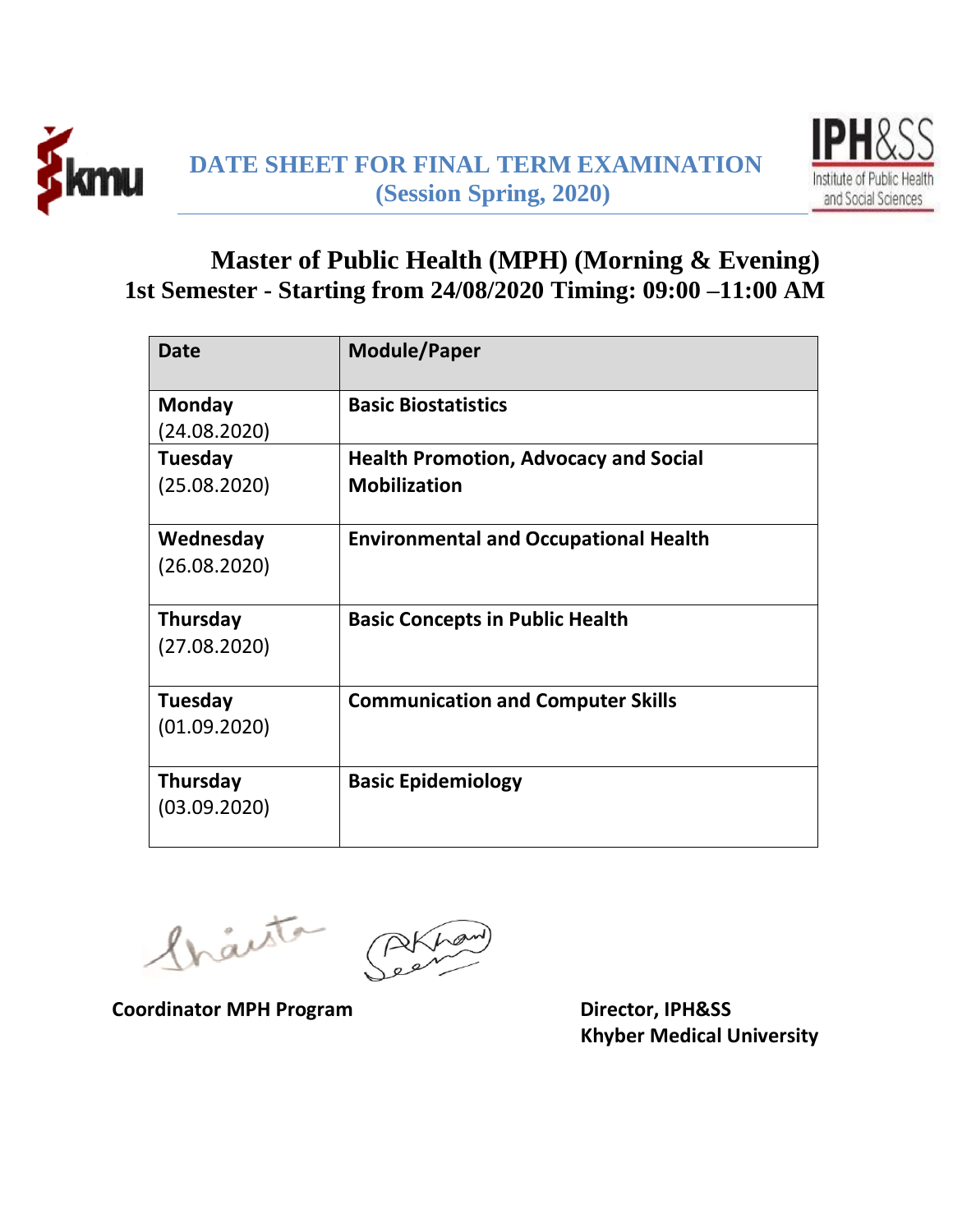



## **Master of Public Health (MPH) (Morning & Evening) 2nd Semester- Starting from 24/08/2020 Timing: 2:00 - 4:00 PM**

| <b>Date</b>                     | <b>Module/Paper</b>                                                  |
|---------------------------------|----------------------------------------------------------------------|
| Monday<br>(24.08.2020)          | <b>Applied Epidemiology</b>                                          |
| Tuesday<br>25.08.2020)          | <b>Epidemiology of Communicable and Non</b><br>communicable diseases |
| Wednesday<br>(26.08.2020)       | <b>Health Management &amp; Policy</b>                                |
| <b>Thursday</b><br>(27.08.2020) | <b>Applied Nutrition</b>                                             |
| Tuesday<br>(01.09.2020)         | <b>Health systems</b>                                                |
| <b>Thursday</b><br>(03.09.2020) | <b>Health Profession Education and</b><br><b>Professionalism</b>     |

fraita

Coordinator MPH Program **Director, IPH&SS** 

 **Khyber Medical University**